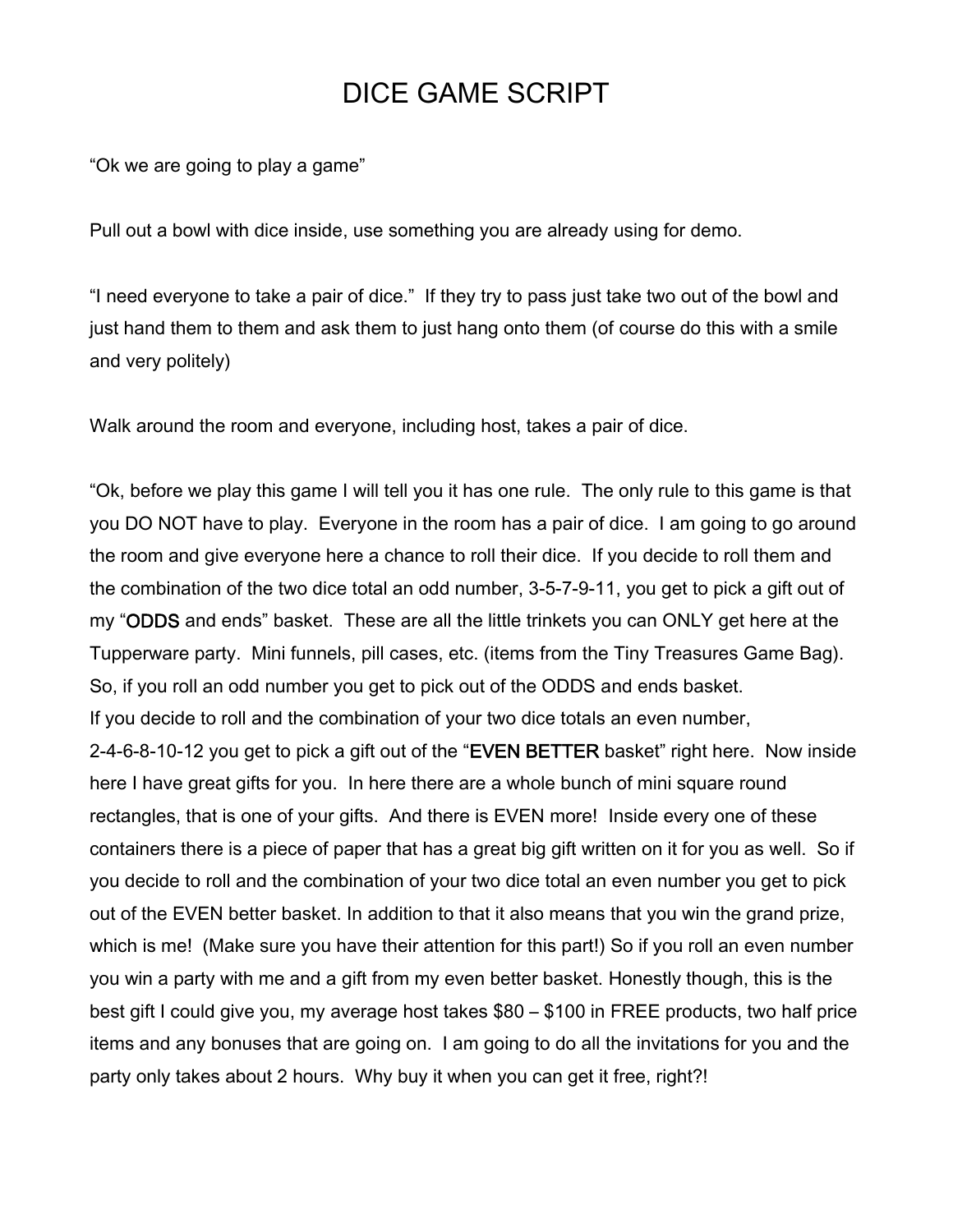Okay, if you roll an odd number you can pick from my ODDS and ends basket or, if you roll an even number and you win me and a gift from my EVEN BETTER basket. The only rule is, it is 100% up to you if you want to roll. So, let's go!

Start in a circle as best you can to either your left or right, start with the person who you enjoyed the most during the party the one you connected with...

"Ok Jill I'm going to start with you, are you going to roll with me?" If she says yes, have her roll them in a medium to large size container.

Two scenarios….

She rolls an Odd number…."Yeah Jill, a 7, that means you get to pick out a gift from my Odds and ends basket." Let her pick a gift "Guess what, you get to roll again if you'd like" Hand her back her dice and let them keep rolling until they roll an Even and win a party.

She rolls an Even number on the first roll

"Yeah Jill, you rolled a 10!! THAT MEANS YOU WIN A PARTY WITH ME and you get to pick a gift out of the EVEN BETTER basket!" Have her pick one…." Ok Jill I know you are dying to know what the gift inside is but just hang onto it for a minute ok, don't open it yet"

"Ok Sue, gonna roll?" Sue says no... "Ok" Say this with a smile  $\odot$  and move to the next guest…

"Gonna Roll?" she says yes….Lets say she rolls an odd and doesn't want to roll again…. "Gina you rolled a 5!! You get to pick a gift out of the odds and ends basket (Have her pick her gift)... would you like to roll again?" She says no thank you... "OK" with a smile  $\odot$  You let that go for now but be sure to have a conversation with her about dating when she places her order, remember she played once so she was somewhat ok with the idea of having a party. Table conversations are still a very important part of dating!

Move onto the next guest….